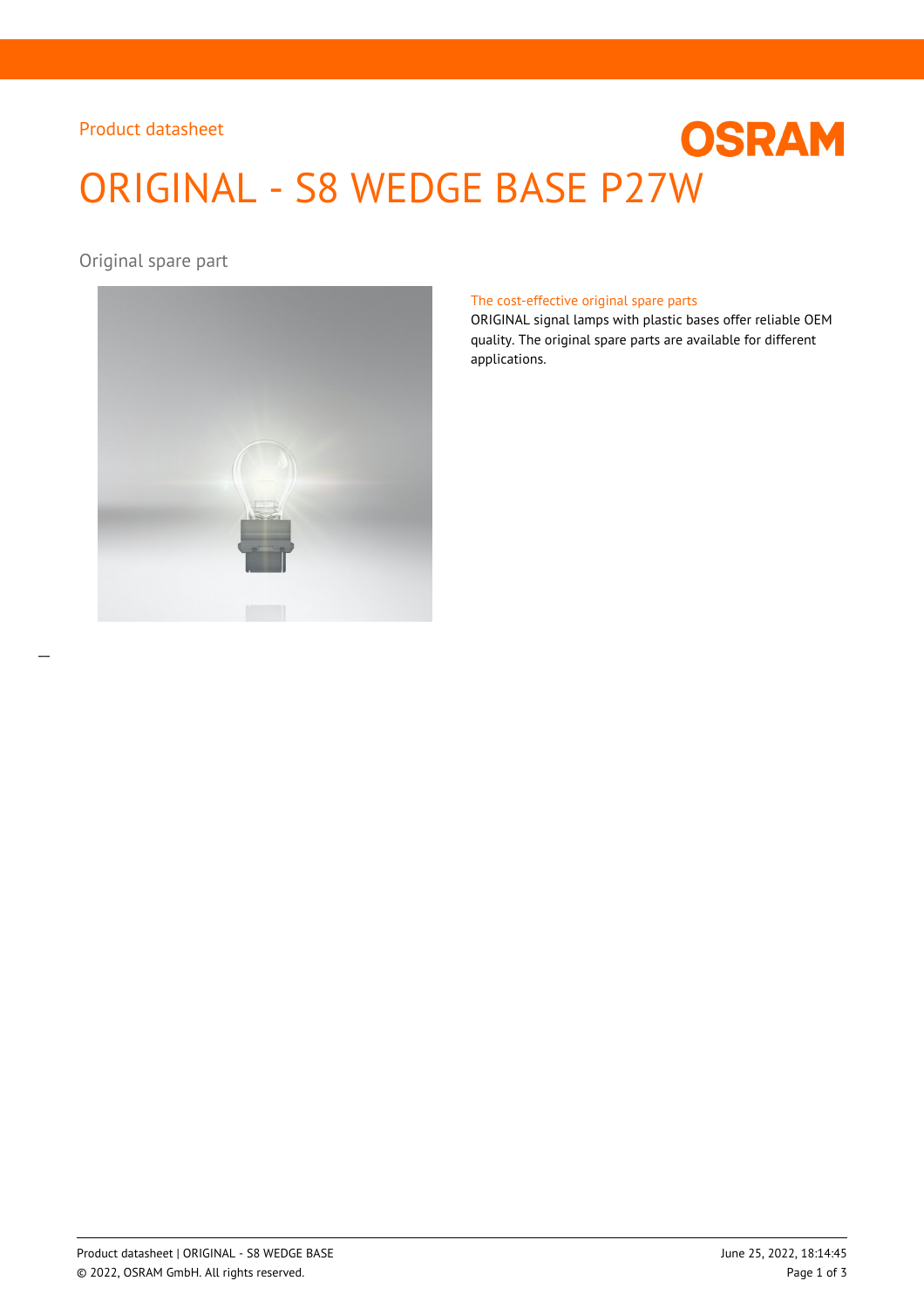## Product datasheet

## Technical data

 $\overline{\phantom{a}}$ 

## **Product information**

| <b>Order reference</b>                                                | 3156              |  |  |  |  |
|-----------------------------------------------------------------------|-------------------|--|--|--|--|
| Application (Category and Product specific)                           | Auxiliary lamp    |  |  |  |  |
| <b>Electrical data</b>                                                |                   |  |  |  |  |
| Nominal voltage                                                       | 12.0 V            |  |  |  |  |
| <b>Nominal wattage</b>                                                | 27.00 W           |  |  |  |  |
| <b>Test voltage</b>                                                   | 13.5 V            |  |  |  |  |
| <b>Photometrical data</b>                                             |                   |  |  |  |  |
| <b>Luminous flux</b>                                                  | 402 lm            |  |  |  |  |
| Dimensions & weight                                                   |                   |  |  |  |  |
| <b>Diameter</b>                                                       | 26.5 mm           |  |  |  |  |
| <b>Product weight</b>                                                 | 7.50 <sub>g</sub> |  |  |  |  |
| Length                                                                | 53.3 mm           |  |  |  |  |
| Lifespan                                                              |                   |  |  |  |  |
| Lifespan Tc                                                           | 1200 h            |  |  |  |  |
| <b>Additional product data</b>                                        |                   |  |  |  |  |
| <b>Base (standard designation)</b>                                    | W2.5x16d          |  |  |  |  |
| <b>Capabilities</b>                                                   |                   |  |  |  |  |
| <b>Technology</b>                                                     | AUX <sup>1</sup>  |  |  |  |  |
| 1) Auxiliary signal lamp                                              |                   |  |  |  |  |
| Certificates & standards                                              |                   |  |  |  |  |
| <b>ECE category</b>                                                   | <b>P27W</b>       |  |  |  |  |
| <b>Country specific categorizations</b>                               |                   |  |  |  |  |
| <b>Order reference</b>                                                | 3156              |  |  |  |  |
| <b>Environmental information</b>                                      |                   |  |  |  |  |
| Information according Art. 33 of EU Regulation (EC) 1907/2006 (REACh) |                   |  |  |  |  |